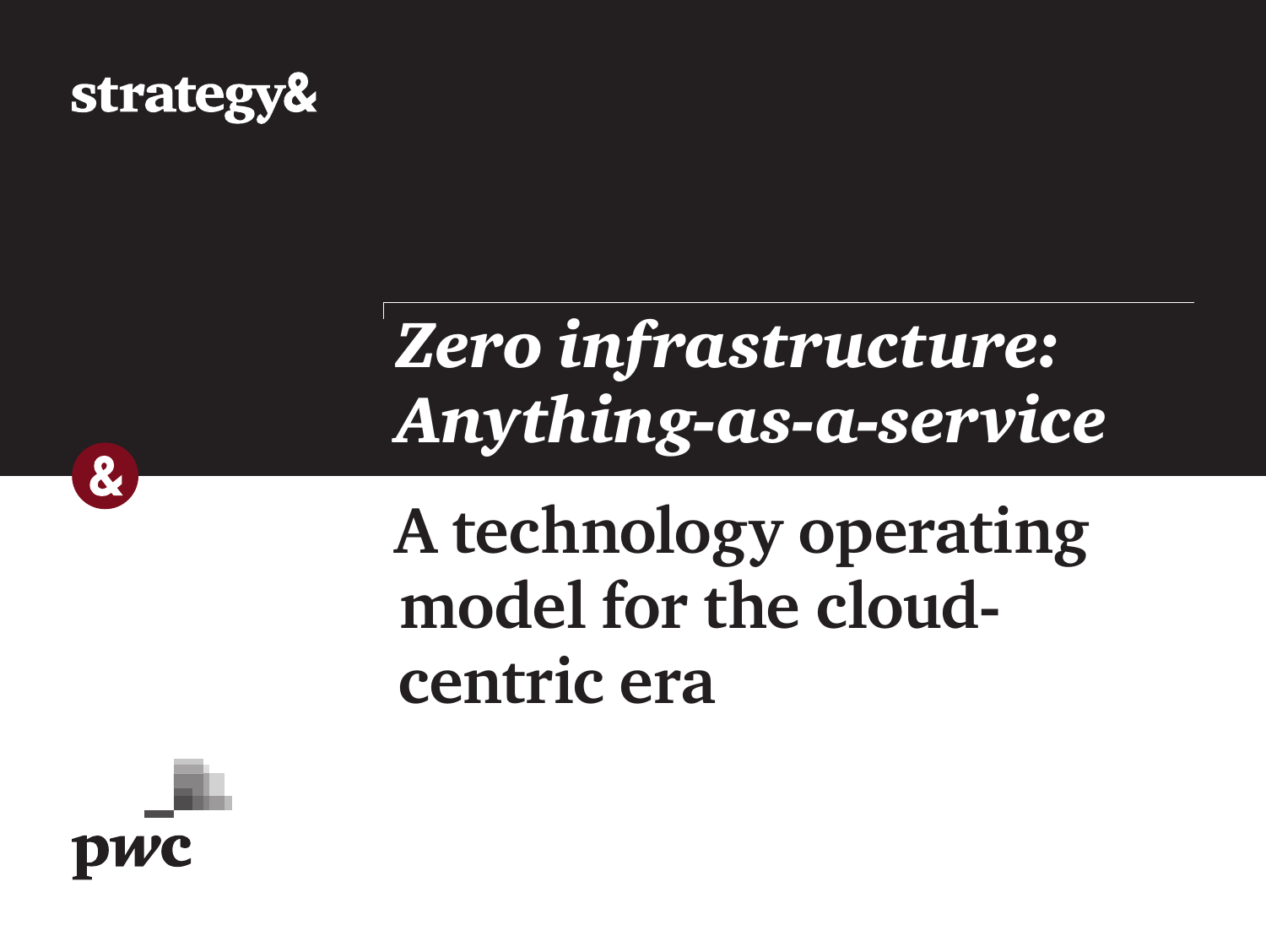#### *Contacts*

#### Miami

#### **Bryan Herdé**

*Director, PwC US* +1-305-375-7393 [bryan.herde](mailto:bryan.herde%40strategyand.us.pwc.com?subject=) [@strategyand.us.pwc.com](mailto:bryan.herde%40strategyand.us.pwc.com?subject=)

### Munich

**Florian Stürmer** *Director, PwC Germany* +49-89-54525-568 [florian.stuermer](mailto:florian.stuermer%40strategyand.de.pwc.com?subject=) [@strategyand.de.pwc.com](mailto:florian.stuermer%40strategyand.de.pwc.com?subject=)

#### New York

**Florian Groene** *Principal, PwC US* +1-212-551-6458 [florian.groene](mailto:florian.groene%40strategyand.us.pwc.com?subject=) [@strategyand.us.pwc.com](mailto:florian.groene%40strategyand.us.pwc.com?subject=)

#### San Francisco

**Danielle Phaneuf** *Director, PwC US* +1-415-653-3518 [danielle.phaneuf](mailto:danielle.phaneuf%40strategyand.us.pwc.com?subject=) [@strategyand.us.pwc.com](mailto:danielle.phaneuf%40strategyand.us.pwc.com?subject=)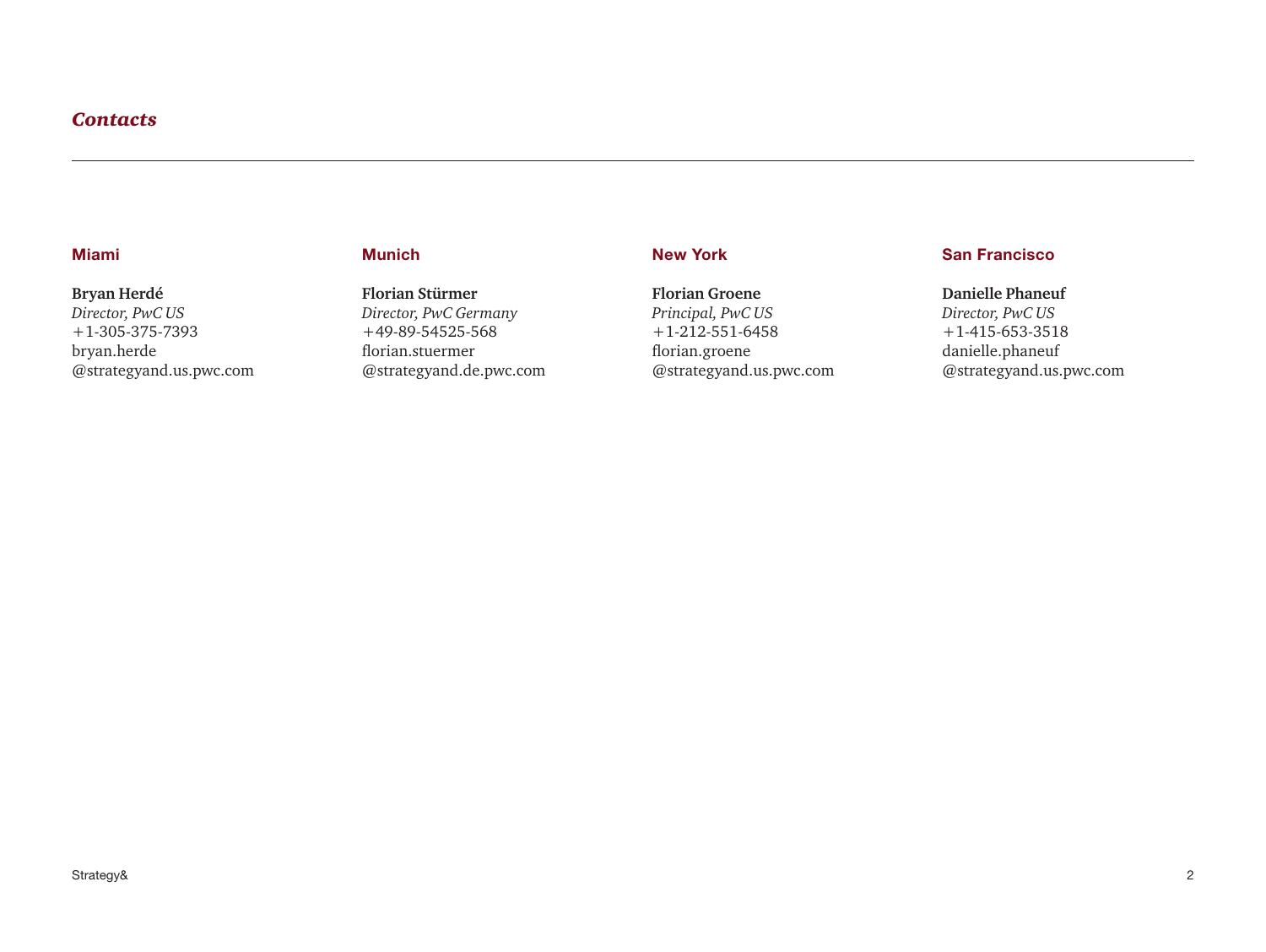### *Executive summary*

- **The cloud, especially the public cloud, is now officially beyond hype.** Supply options are real, as is enterprise buyer spend.
- Increasingly, chief experience officers (CXOs) are using the cloud to solve **the most important business and technology challenges** across all functions of the business, from speed and agility to innovation and cost advantage.
- The cloud is becoming the core paradigm for delivering business technology, with an **aspirational promise of "zero infrastructure — anything-as-a-service.**"
- To deliver on this promise, **tech operating models will need to evolve and grow a new set of cloud-centric capabilities** that are very different from the old ways of IT:

*A new, consultative approach to cloud demand and business relationship management*

*A retooled architecture, engineering, and operations capability, embracing such concepts as cloud orchestration tool sets, continuous integration and deployment, and development operations (DevOps)*

*Strong controls for cloud consumption, performance, and vendor/partner management*

- **Where to start, and where to focus, will depend on your industry.** The journey will look different for players whose technology is the product vs. less tech-centered mid-cap and large enterprises.
- We offer a **blueprint for a cloud-centric operating model, and a road map for how to get there.**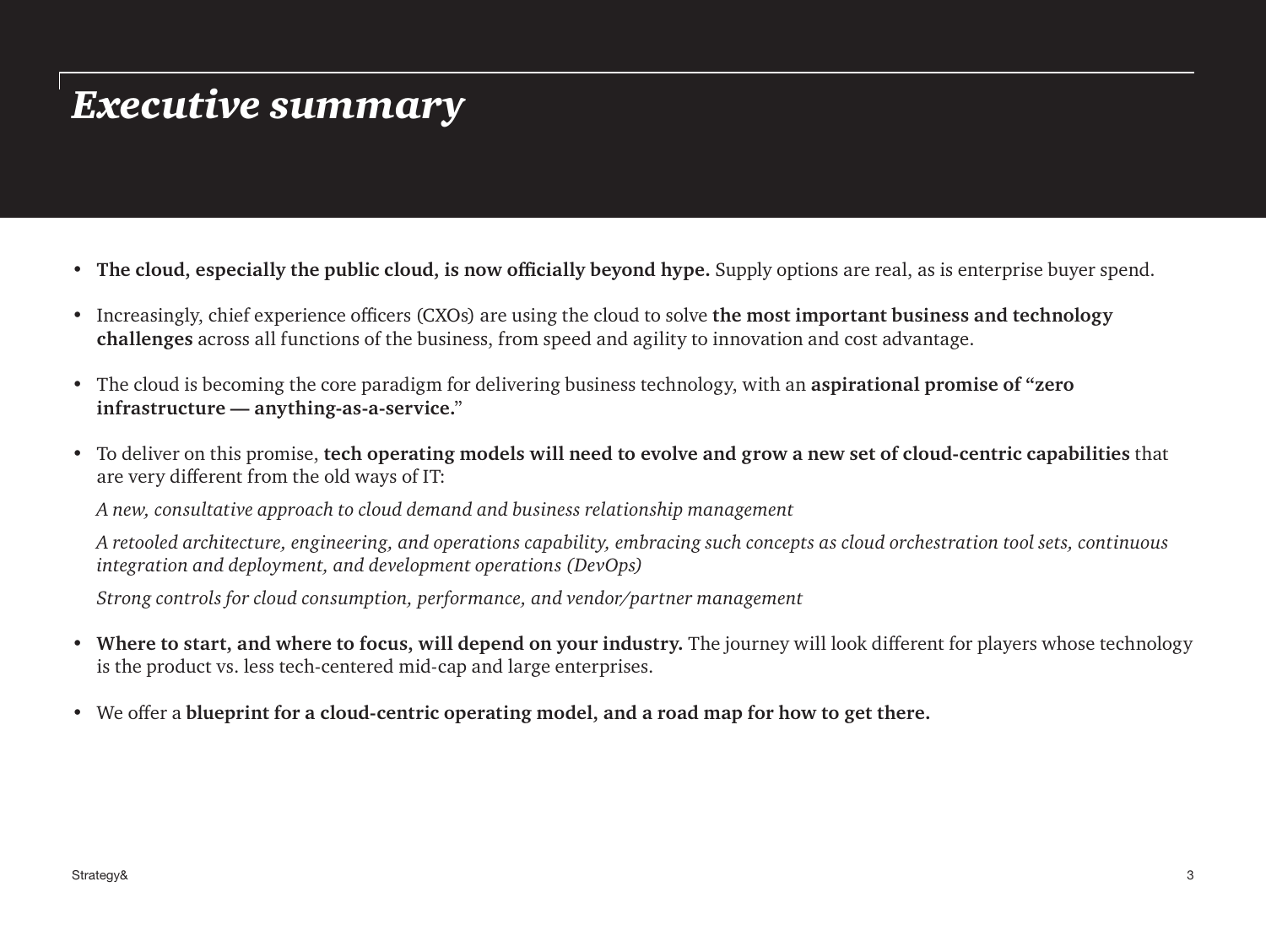### *After years of hype, public cloud services are now reaching scale — with dramatic growth ahead*











- What we see today is only a glimpse of what lies ahead
- Public cloud services are dramatically outpacing general IT spend (22% vs. 4% CAGR)
- Companies adopt service models, going as far as striving for a zero infrastructure footprint
- IT suppliers are rapidly adopting their business models to compete with new players

Note: Numbers are analyst estimates and are not exactly comparable.

Source: IDC; Forrester; Gartner; Oracle; Strategy& analysis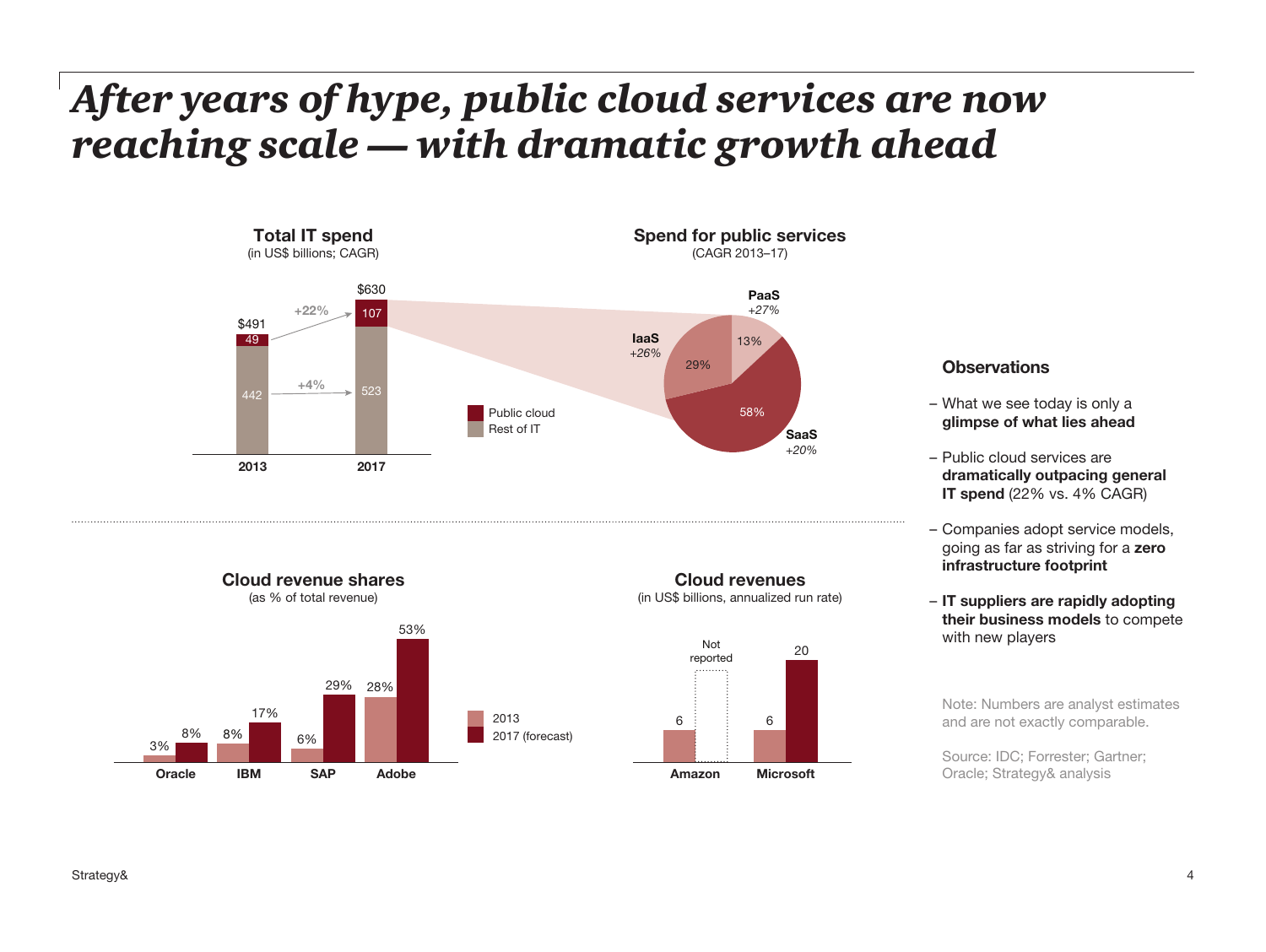### *Cloud models have benefits beyond costs, but a number of perceived and real inhibitors slow adoption*

### Expected benefits of cloud operating models

- Costs: Declining infrastructure costs (Moore's law), competitive environment, pay-per-use model, opex for capex
- Scalability/elasticity of supply: Resources scale based on user demand, transparent resource utilization
- Manageability: Self-service and automation, SaaS/PaaS replace complex legacy solutions
- Agility: Faster time-to-market
- Mobility: Aligned with new customer behavior, supporting mobile workforces



#### Key inhibitors of cloud adoption

(% of respondents who mentioned)

Source: North Bridge (2013); Strategy& analysis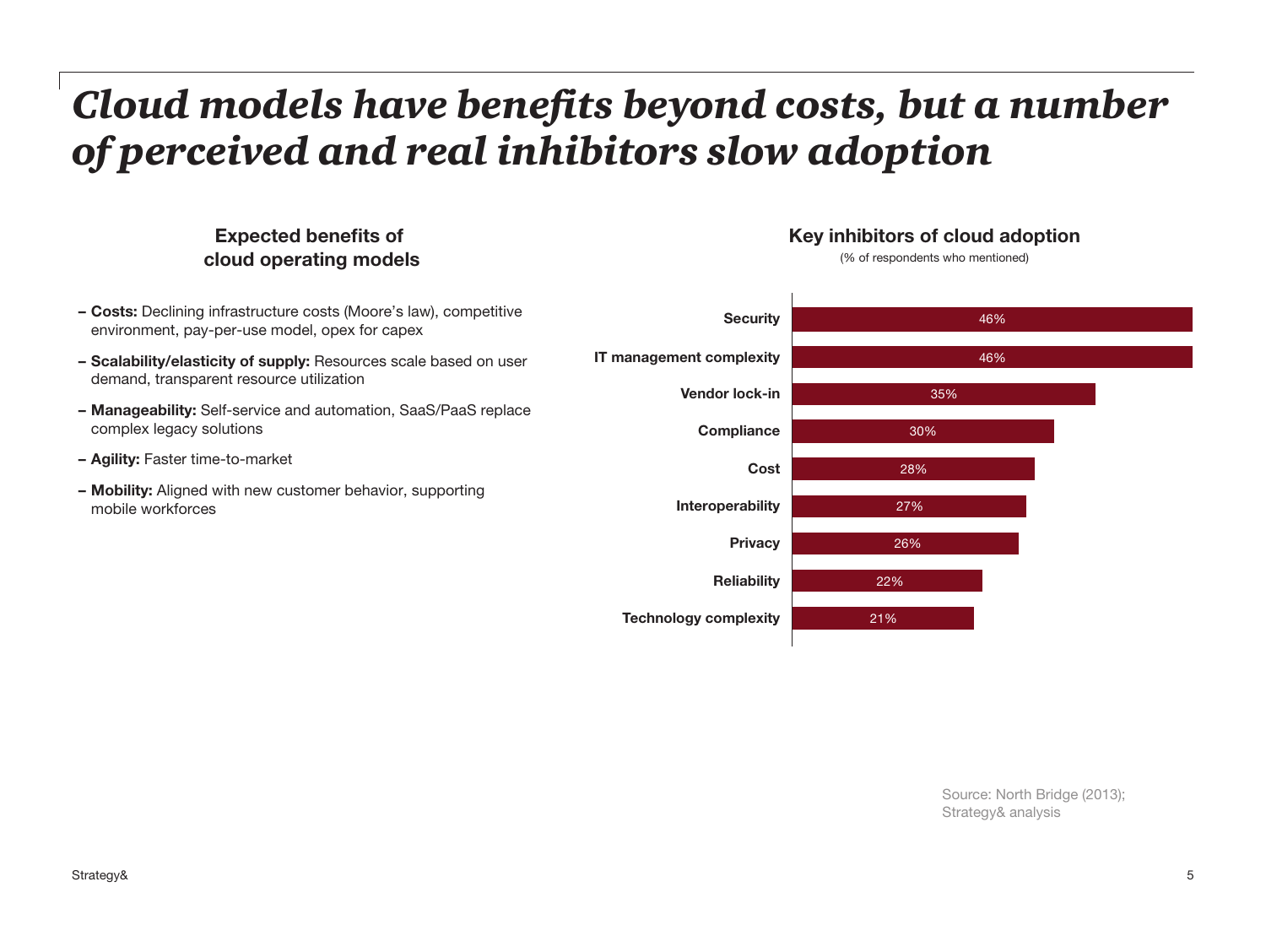### *The move to the cloud is creating a disruption comparable to the shift from mainframe to client/ server architecture*

Evolution of the digital technology agenda

- Custom-developed applications and stand-alone platforms requiring onerous maintenance schedules
- Siloed development and operations functions managing lengthy release cycles
- Long lead times to provision IT components and code deployments
- Dedicated, high-touch infrastructure (data centers, server, storage, mainframe) estate
- Focus on development and supporting operations  $-$  "IT for IT"
- Device-driven, static-capacity end-user IT and supporting business services
- Big IT/CIO controlling the IT spend and resourcing

#### Today Tomorrow

- Standard, cloud-based, integrated SaaS/PaaS solutions focus on configuration vs. code
- Continuous software delivery with accelerated time-to-market enabled by collaborative DevOps
- On-demand provisioning of IT infrastructure services
- Zero infrastructure: low-touch, flexible, and scalable compute and store capacity
- Orchestrator of services, focused on business enablement "IT for business"
- Software-defined, auto-scalable end-user IT and supporting business services
- Shared funding and resourcing among IT, business, and partners

Source: Strategy&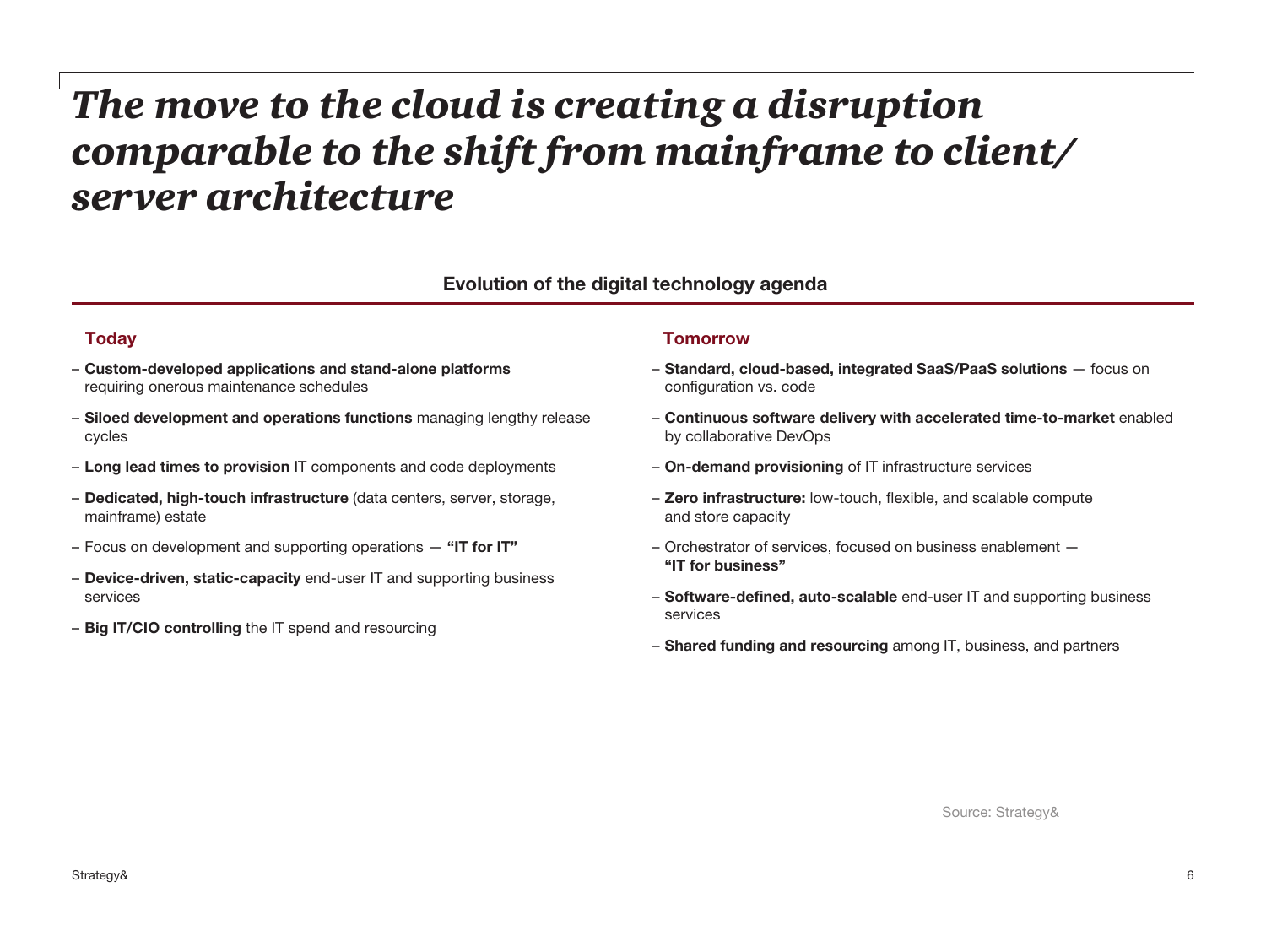### *Senior executives looking to adopt a cloud strategy face substantial business and IT challenges*

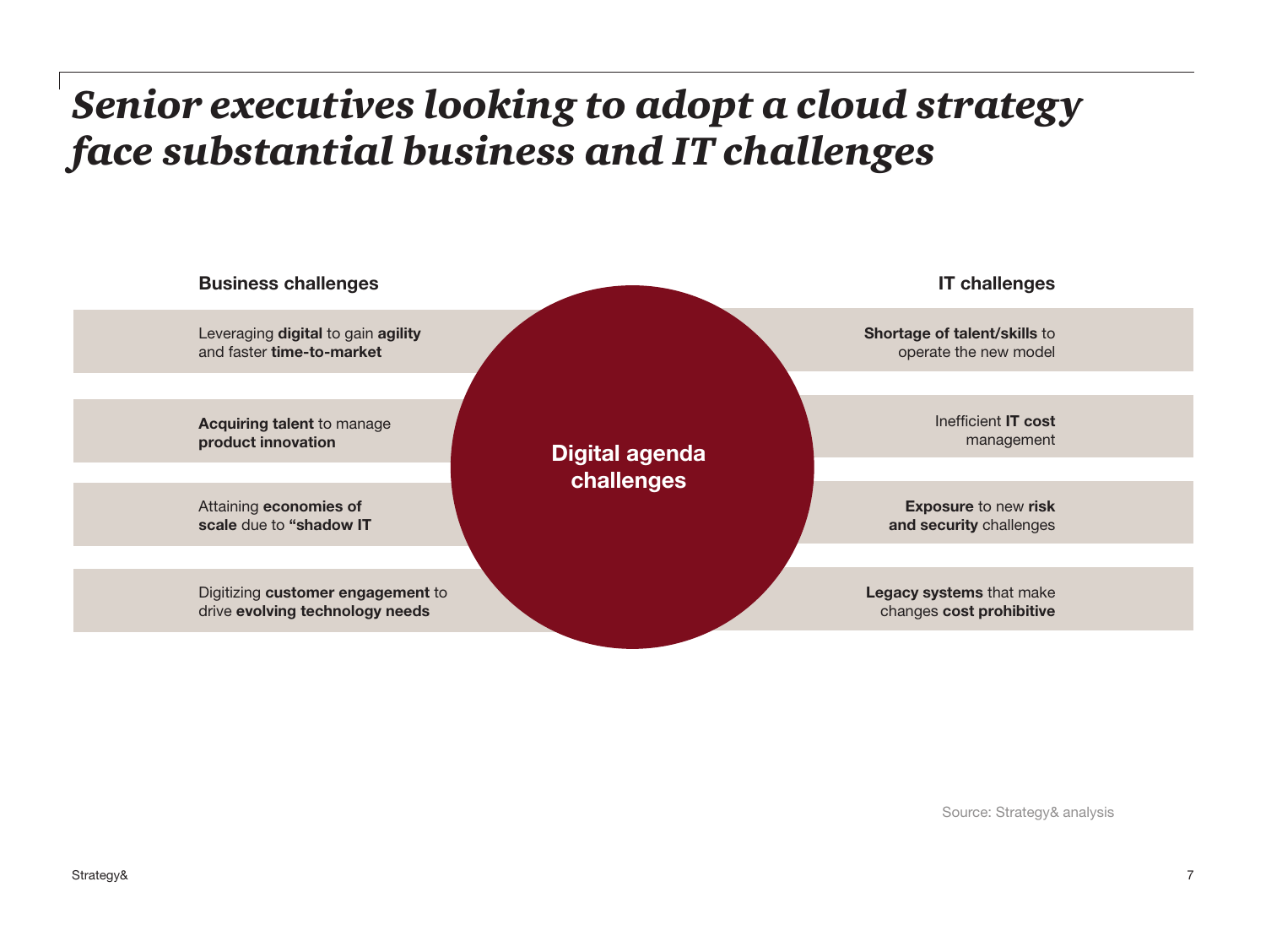### *Transitioning to the cloud requires a mix of new and enhanced traditional operating model capabilities*

Holistic view: Components of an ideal cloud-centric operating model

#### Cloud demand

CMO: sales and marketing CPO: product value chain Other CxOs: analytics, financial reporting, HR

benefits administration, etc.

|  | <b>Cloud</b>                                                                                                                              | <b>Cloud supply management</b>                                                                                             |                                                                               |                                                                                     |  |                                                                              |
|--|-------------------------------------------------------------------------------------------------------------------------------------------|----------------------------------------------------------------------------------------------------------------------------|-------------------------------------------------------------------------------|-------------------------------------------------------------------------------------|--|------------------------------------------------------------------------------|
|  | demand<br>management                                                                                                                      | <b>Cloud architecture</b><br>and engineering                                                                               | <b>Cloud</b><br>operations                                                    | <b>Cloud vendor</b><br>management                                                   |  | <b>Cloud</b><br>supply                                                       |
|  | Cloud solution<br>evangelism and<br>consulting<br>Portfolio assessment<br>focused on cloud<br>adoption planning                           | Cloud-first<br>architecture design                                                                                         | Multi-cloud/hybrid<br>cloud operations<br>(zero infrastructure<br>aspiration) | Strategic cloud<br>solution sourcing<br>Vendor relations and<br>innovation exchange |  | Public cloud solution<br>vendors<br>Private/hybrid cloud solution<br>vendors |
|  |                                                                                                                                           | DevOps discipline and tooling for continuous<br>integration, deployment, and multi-cloud<br>operations                     |                                                                               | SLA and vendor<br>performance<br>management                                         |  | Ancillary cloud management<br>providers                                      |
|  | <b>Cloud cost and consumption management:</b> Disciplined metering, tuning, and reporting for<br>consumption-based cost charge-back model |                                                                                                                            |                                                                               |                                                                                     |  |                                                                              |
|  | Workforce/talent management: Continuous talent pool mix and skill set development to<br>support cloud-focused organization                |                                                                                                                            |                                                                               |                                                                                     |  |                                                                              |
|  | <b>Cloud security and risk management:</b> Cloud risk vs. benefits assessments, security policy<br>setting, and audits                    |                                                                                                                            |                                                                               |                                                                                     |  |                                                                              |
|  |                                                                                                                                           | <b>Cloud transition management:</b> Coordination and program management of initiatives to move<br>to/adopt cloud platforms |                                                                               |                                                                                     |  |                                                                              |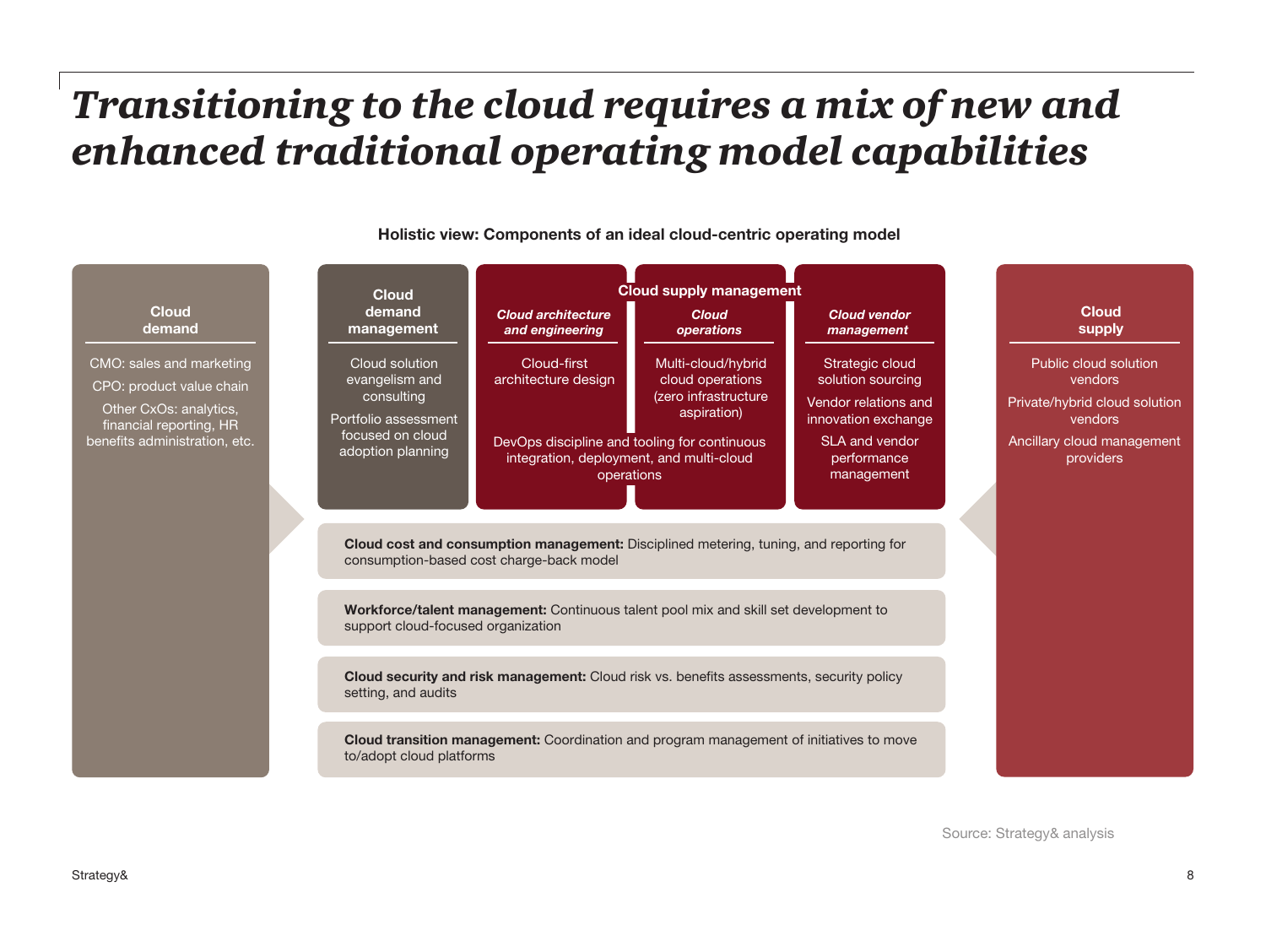### *Demand for cloud services is largely driven by needs of stakeholders outside the IT domain*

|            | Key stakeholder strategic objectives                                                                                                                                        | <b>Digital agenda implications</b>                                                                                                                                                   |
|------------|-----------------------------------------------------------------------------------------------------------------------------------------------------------------------------|--------------------------------------------------------------------------------------------------------------------------------------------------------------------------------------|
| <b>CMO</b> | - Faster time-to-market and increased agility<br>- Innovative sales and marketing powered by<br>cloud solutions<br>- Enhanced user and customer experience                  | - Enable advanced analytics through cloud-based<br>solutions<br>- Digitize customer engagement platforms                                                                             |
| CPO        | - Innovative service and/or product design -<br>component customization based on rapidly<br>evolving customer needs<br>- Product value chain digitization and<br>innovation | - Digitize technology service stack for product<br>customization<br>- Define architecture standards for product<br>development                                                       |
| CIO        | - Cloud-first target architecture blueprint<br>- DevOps service management model<br>supporting hybrid cloud platforms<br>- Strict security and risk management              | - Define architecture standards for corporate<br><b>IT</b> platforms<br>- Digitize infrastructure to achieve a zero<br>infrastructure footprint<br>- Build cloud security capability |
| CxO        | - Cost control and allocation<br>- Capex to opex shift for increased operational<br>agility and economies of scale<br>- Back-office process automation                      | - Establish cloud consumption and cost control<br>mechanism<br>- Develop strong-form vendor management<br>- Digitize back-end and support processes and<br>functions                 |

Source: Strategy& analysis

*Cloud demand*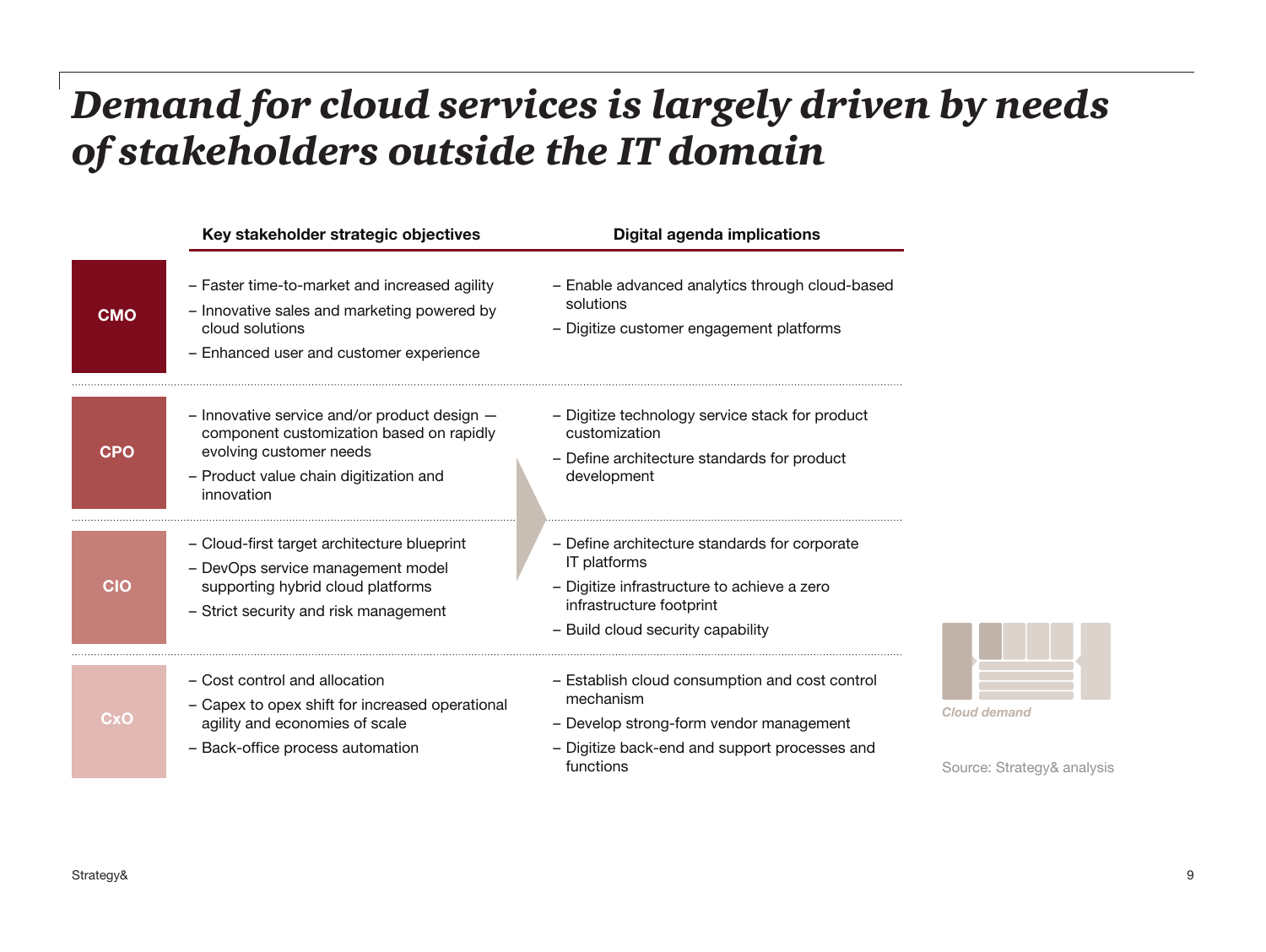### *Cloud IT architecture is constantly evolving, standards are rare, and new technologies keep rolling out*



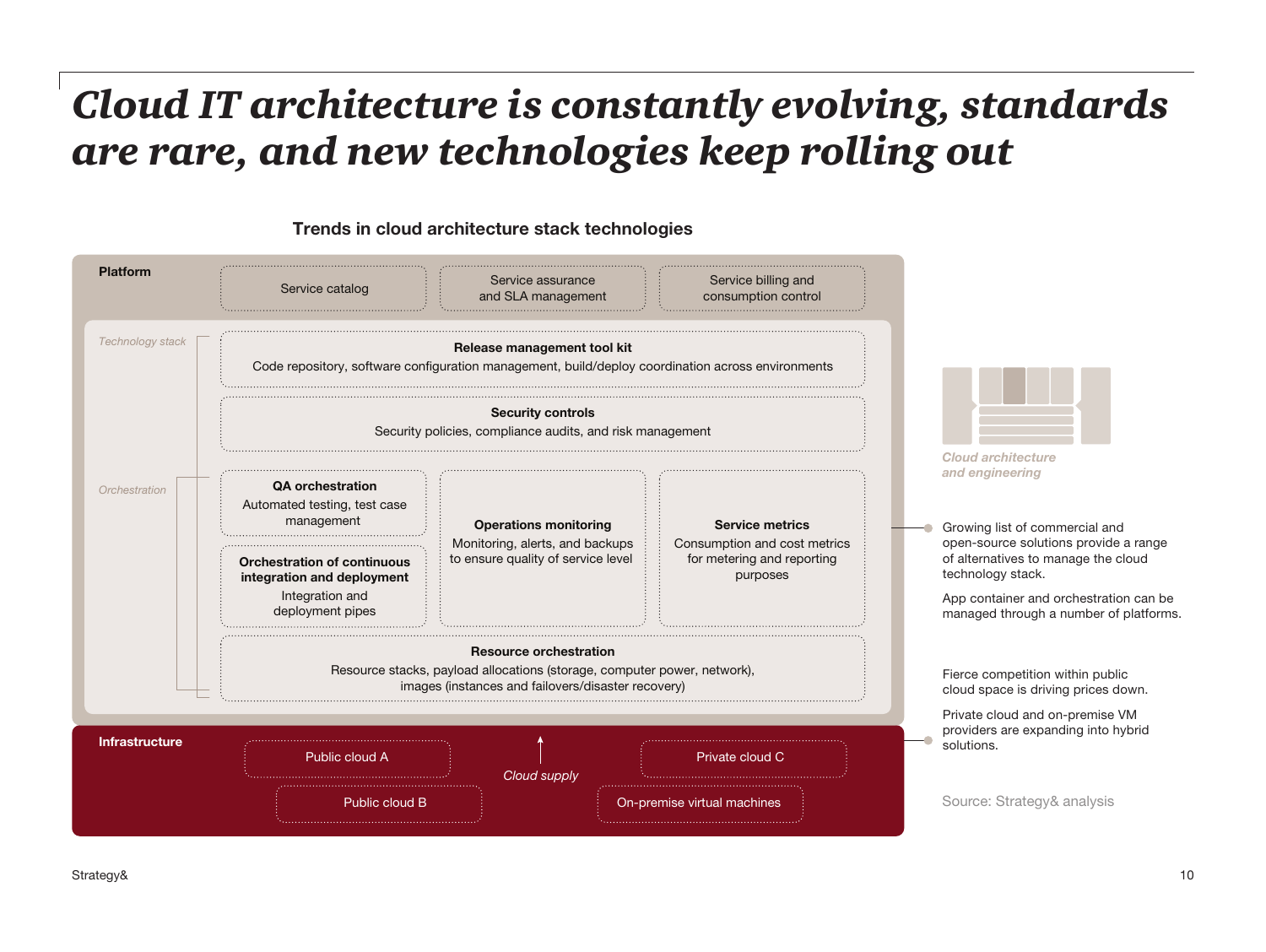### *A cloud-centric delivery model requires a new, more fluid, DevOps-style take on service deployment and operations*

#### Cloud deployment and operations considerations

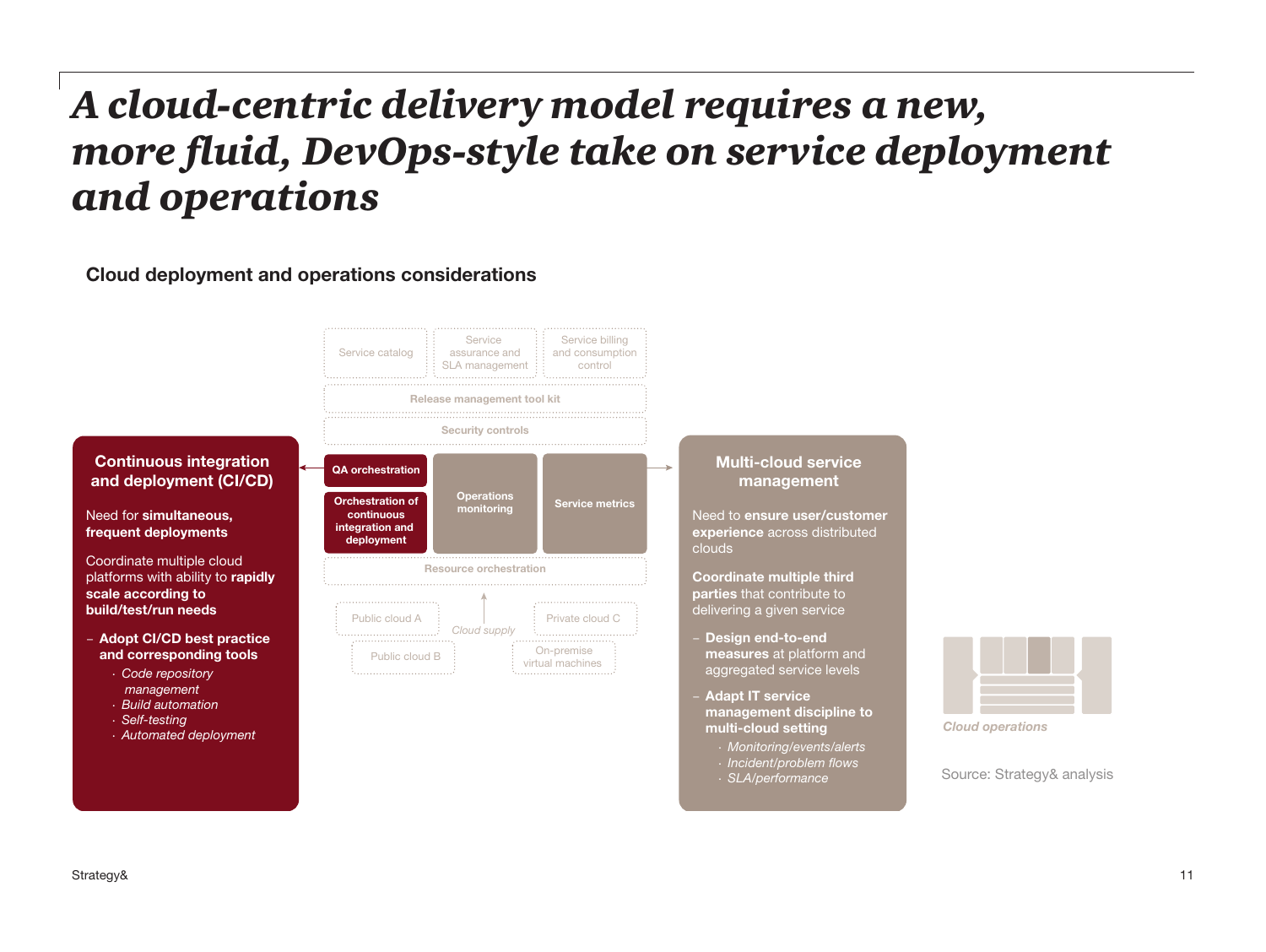### *Organizations can set the path toward a zero infrastructure footprint by employing a four-step asset reduction process*

Four steps toward a zero infrastructure footprint

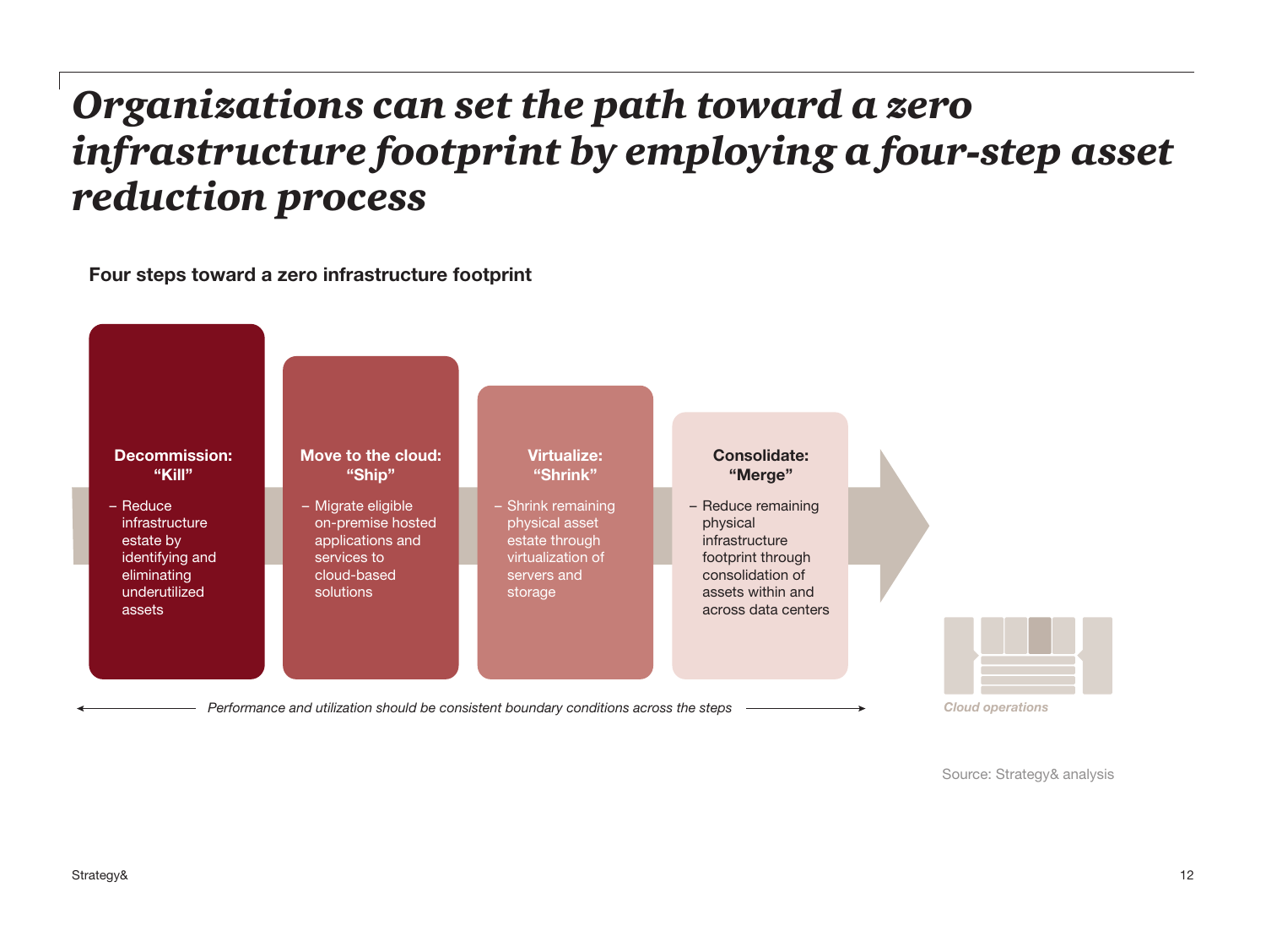### *The cloud service supplier landscape is diverse, and maturity varies across technology and domains*

#### Cloud supplier landscape and maturity

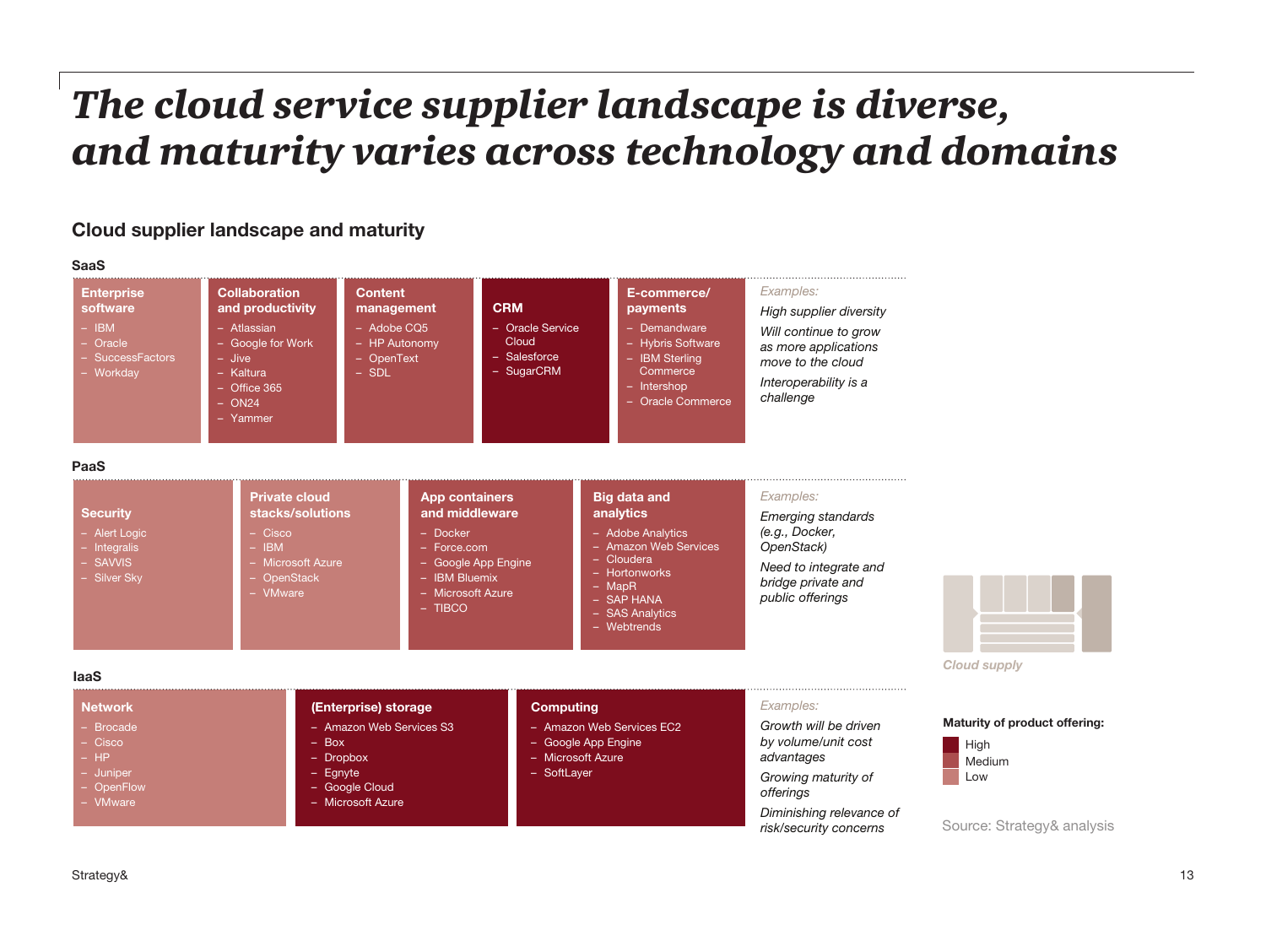### *Sourcing cloud services through a central VMO function allows organizations to leverage scale and expertise*

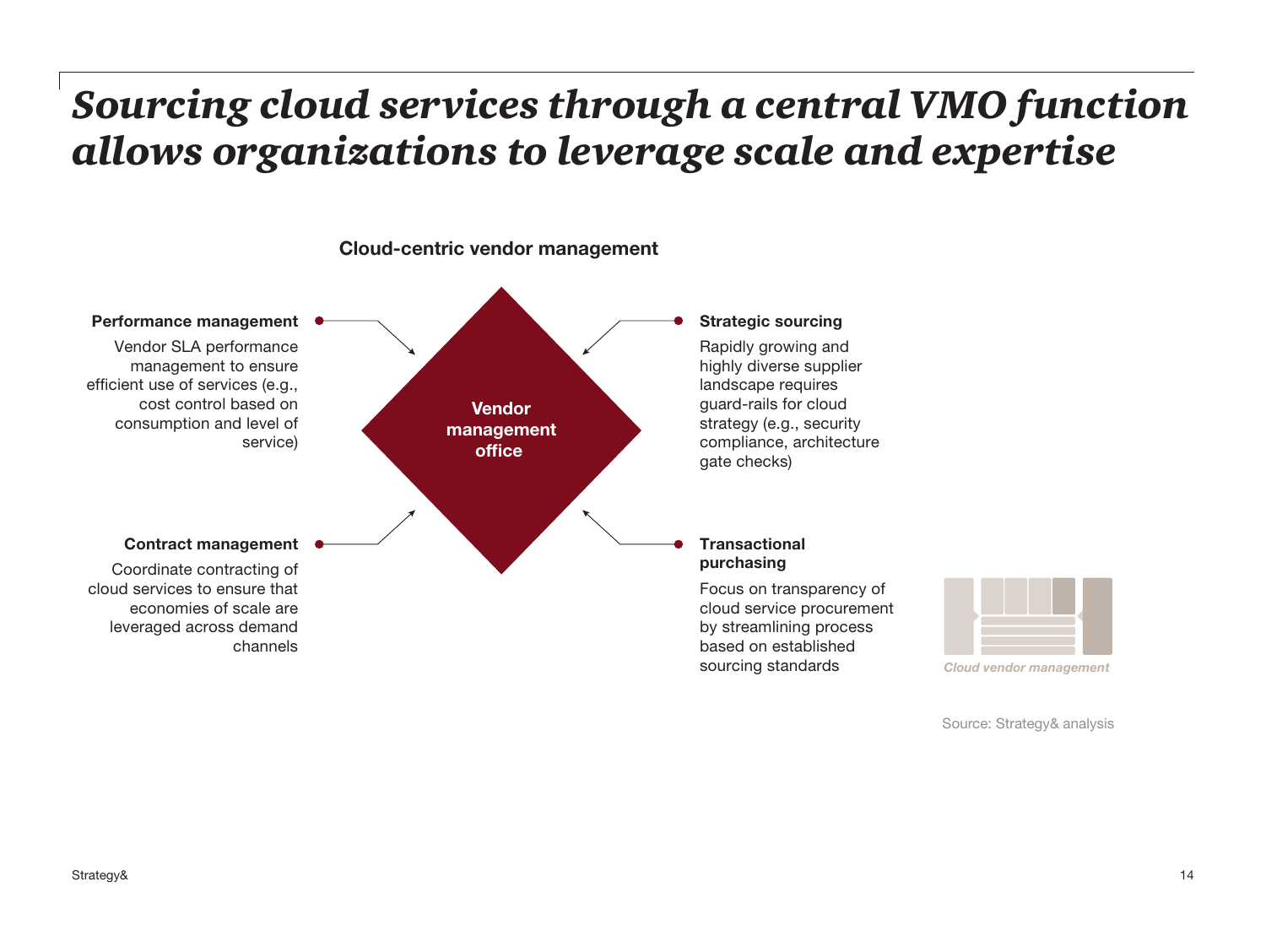## *A number of cost models providing varying levels of cost transparency are available to organizations*

| <b>Cost transparency</b><br>model options | <b>Benefits</b>                                                                                                                                                                                          |
|-------------------------------------------|----------------------------------------------------------------------------------------------------------------------------------------------------------------------------------------------------------|
| 1. Consumption-based<br>cost allocation   | - Accurate level of cost allocation<br>based on per-unit metric<br>consumption                                                                                                                           |
| 2. Product-level cost<br>transparency     | - More granular level of cost<br>transparency to inform business<br>group product strategy<br>- Ability to conduct product support<br>cost-benefit analysis to identify<br>ways to positively impact P/L |
| 3. Service portfolio<br>menu card         | - Provides service offering cost<br>transparency to better inform sales<br>process                                                                                                                       |
| 4. Cost charge-back<br>mechanism          | - Instills accountability for support<br>costs within business groups by<br>product                                                                                                                      |
| reasing                                   |                                                                                                                                                                                                          |

#### *Increasing level of transparency*

#### What's required to get there?

- A defined services catalog with associated cost drivers to allocate IT costs in business-relevant terms that reflect the services provided
- "Good, granular data" and supporting systems to track and manage cost allocations
- A change in organizational behavior to adopt consumption-based billing and charge-back model
- Embedded financial acumen across roles within the organization (i.e., service managers) to **actively manage and fine-tune** consumption-based costs
- Active communication of the allocation process by IT, business units, and finance to the organization to ensure alignment with existing planning and budgeting processes





*Cloud cost and consumption management*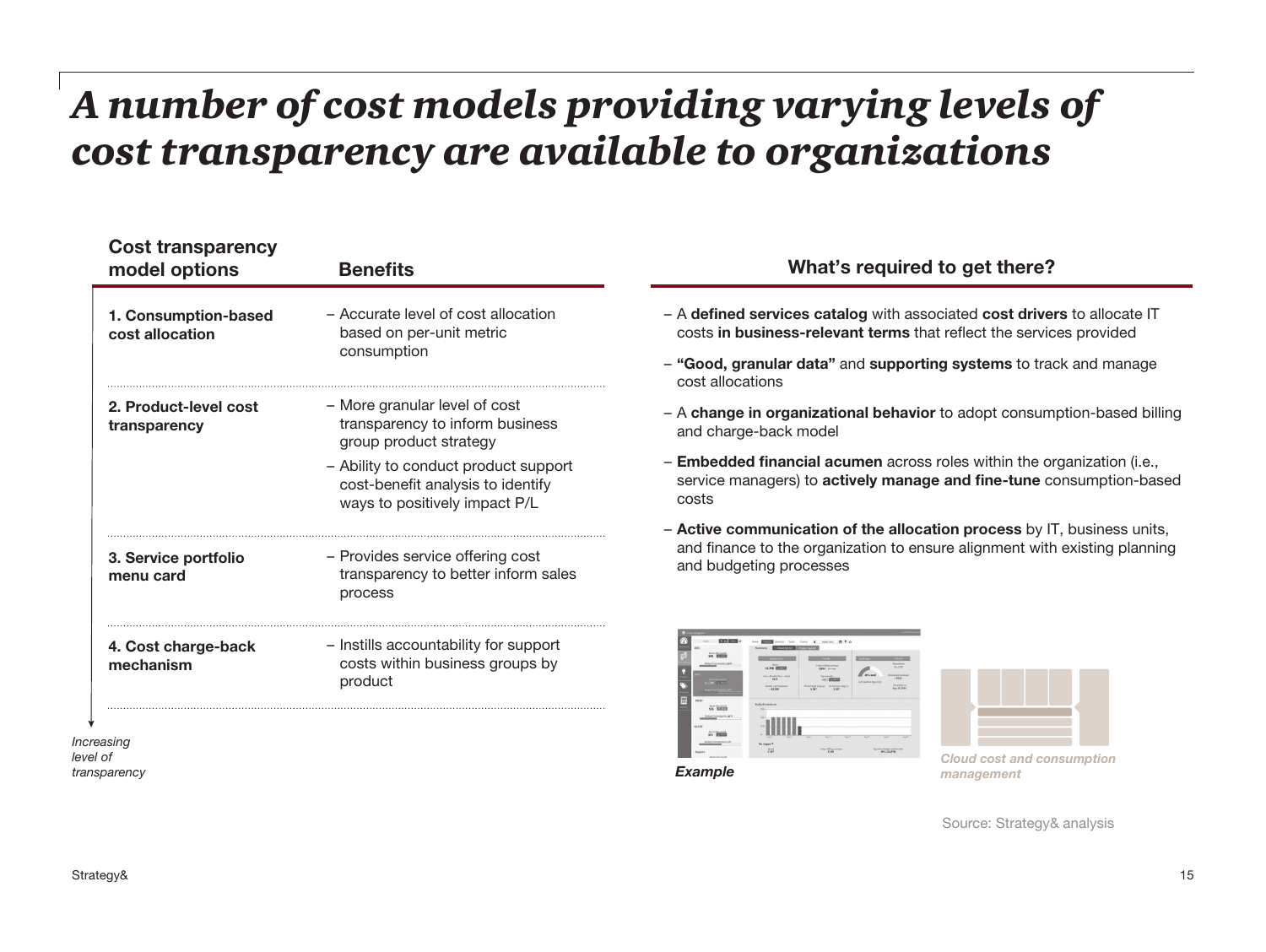### *Implementing a cloud-first organization requires a service-oriented transformation in the talent and delivery model…*



#### Knowledge and skills in today's workforce

- Traditional development methodologies
- Custom-developed applications
- Heavy engineering and technical focus
- Infrastructure and application management skills
- Managing resources and staff augmentation

#### Knowledge and skills in tomorrow's workforce

- Fit-for-purpose development methodology agile, DevOps
- Configuration and integration of SaaS apps/platforms
- Finance and business acumen/business consultation
- Information and service management skills
- Strong-form vendor management tracking outcomes



*Workforce/talent management*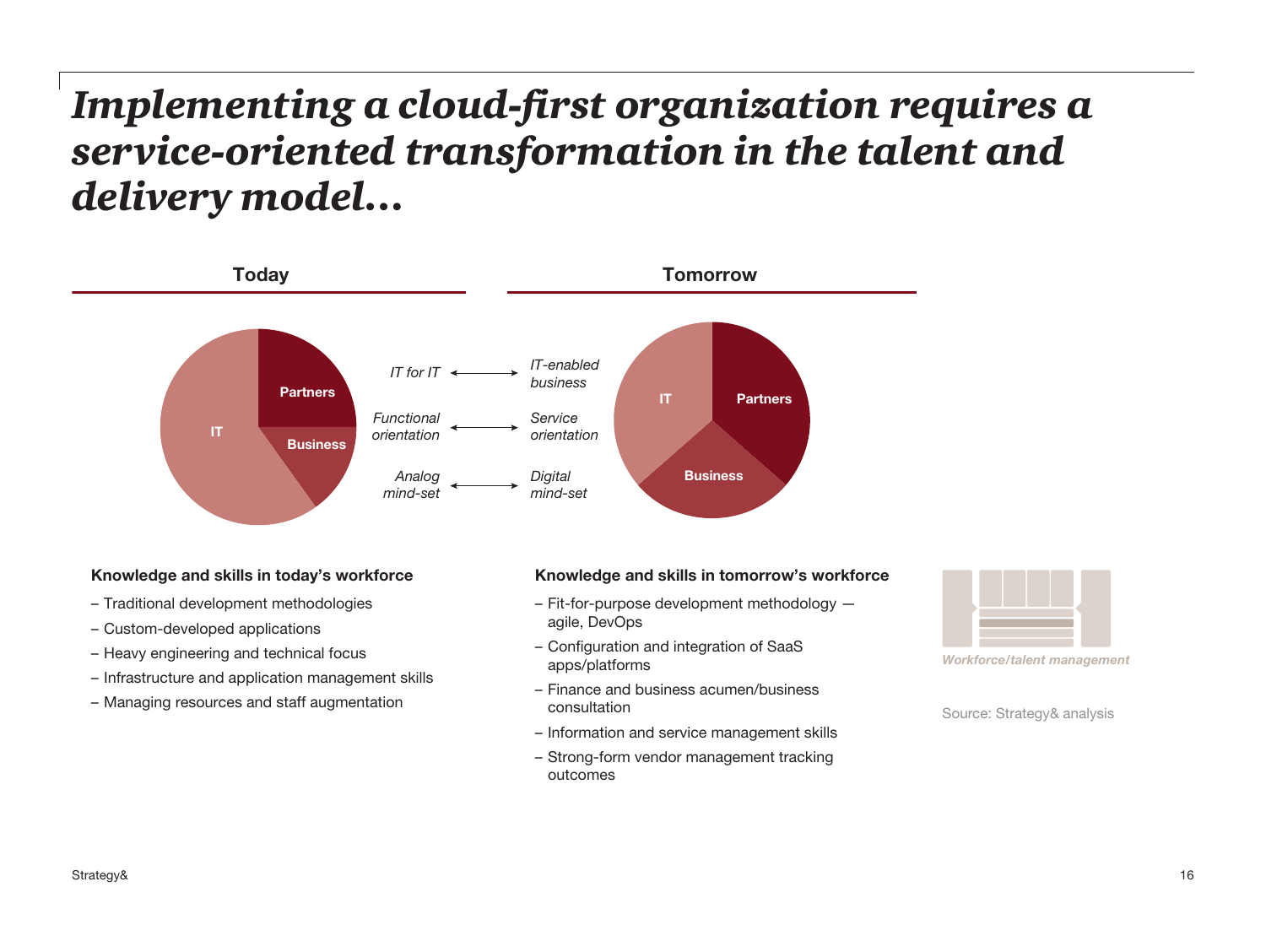## *…to identify and retain the right skills for tomorrow's workforce*



### Enterprise and technology **Business** requirements Vendor management Prototyping User experience Security design Project and program **Quality** assurance

management

management



Source: Strategy& analysis

architecture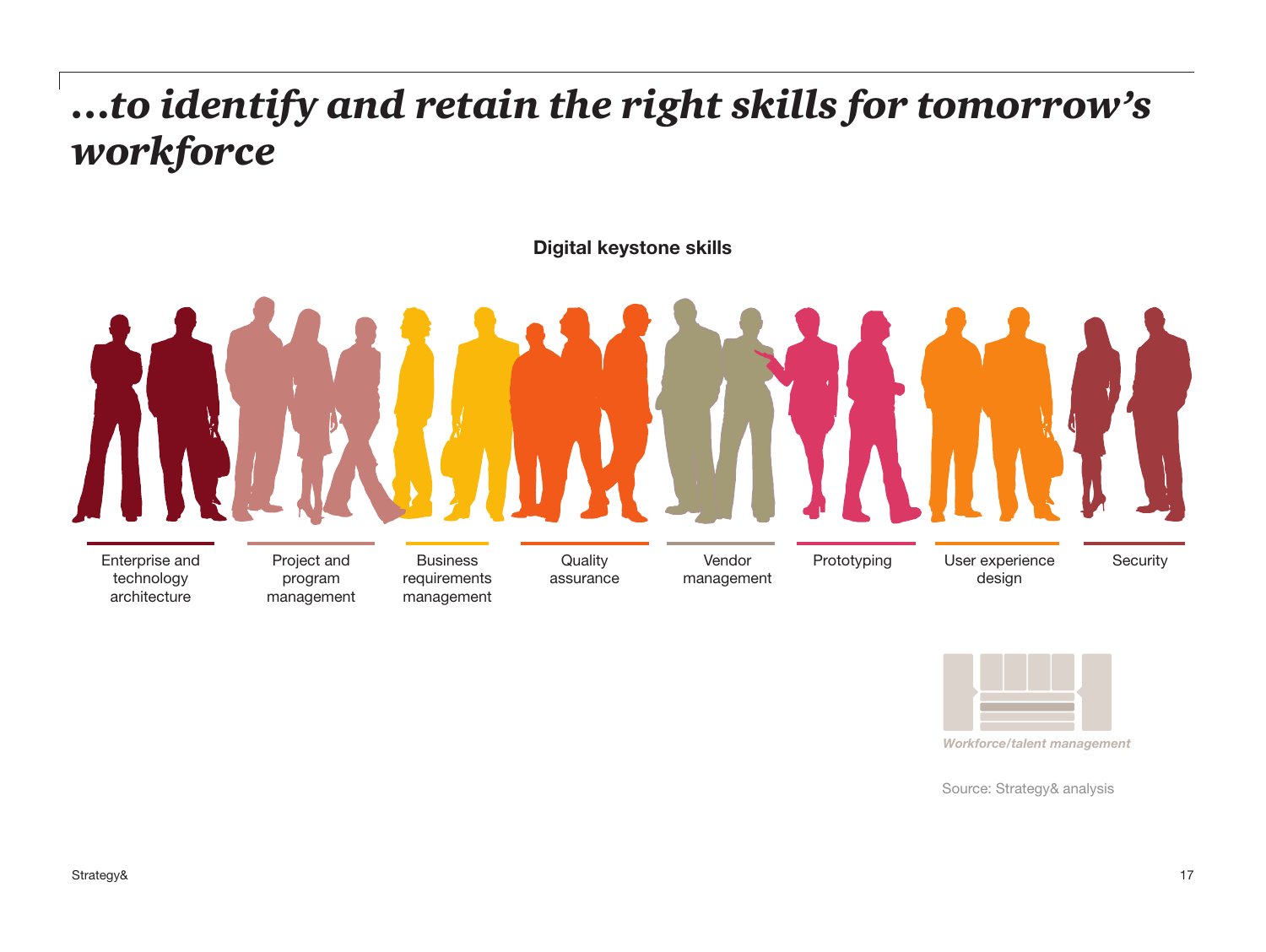### *Organizations must adapt to stay competitive as the benefits of cloud adoption continue to outweigh security risks*

- Security as primary inhibitor of cloud adoption reinforced by well-publicized recent breaches
- Prevailing opinion that third-party services are always riskier than doing it yourself
- Lack of standards leads to vendor lock-in and interoperability problems
- Complex system landscape will be replaced by complex service landscape
- General opinion trending in favor of wider acceptance of benefit vs. risk of cloud adoption
- In certain cases, stricter security levels can be achieved through cloud solutions
- Regulatory requirements dictate adoption of cloud solutions in some industries (e.g., HIPAA compliance)
- Keeping pace with the competition and disruptive technologies makes cloud transition inevitable

*Establish cloud security capability to* manage the risks *of cloud adoption,* avoid collecting and processing un-curated data *in the cloud, and* develop a response plan *in the event of a breach*



*Cloud security and risk management*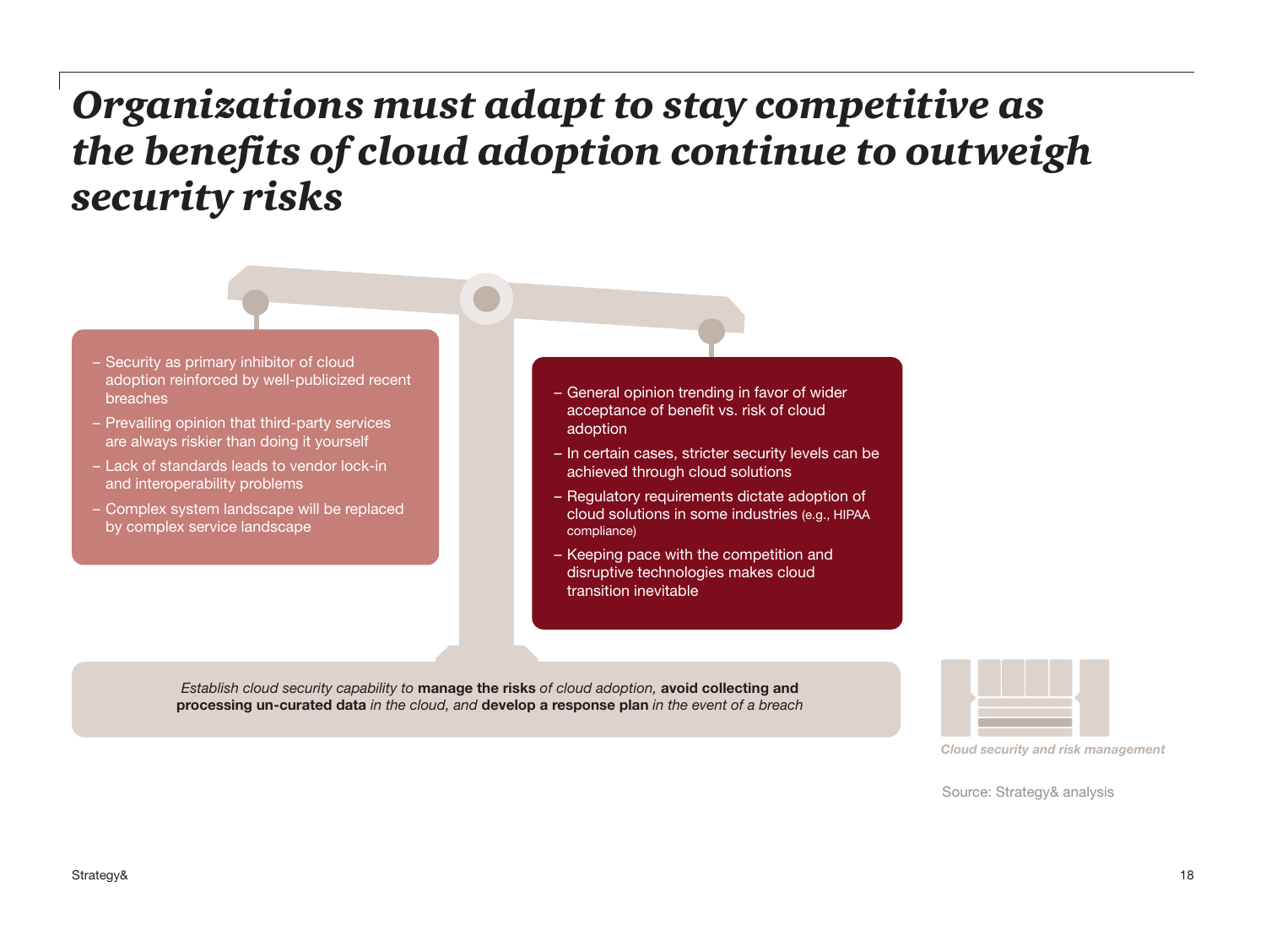### *A cloud transformation entails establishing a business case, strategy, operating model, and target-state architecture*





*Cloud transition management*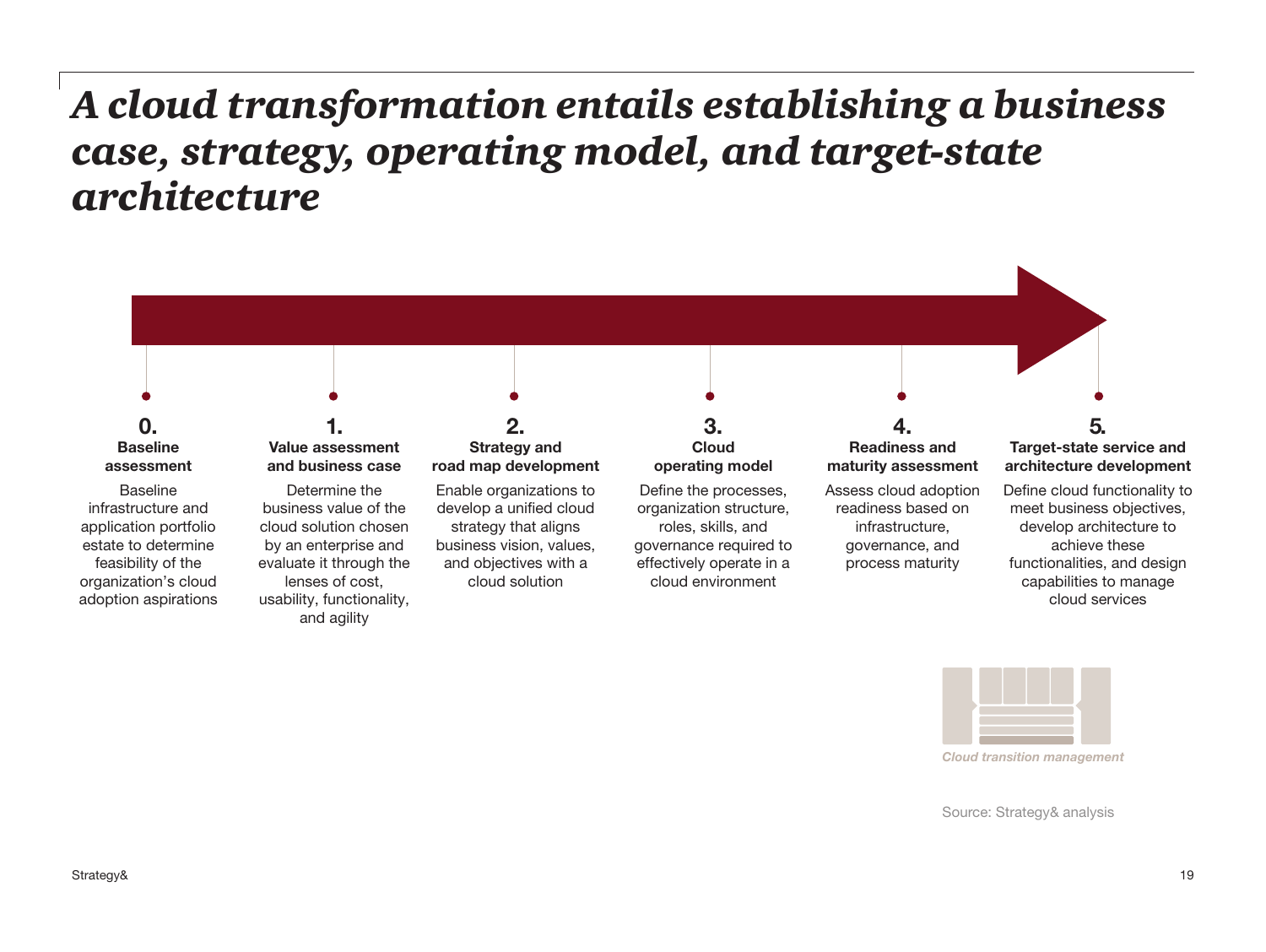### *An organization's cloud transition play depends on its tech affinity and size*

#### Three archetypes of cloud plays

#### Basic: Lower-tech mid-caps

- Lack of capability to create solutions matching capabilities of cloud offerings
- Difficult to recruit experts to implement cloud services
- IT not seen as a key business enabler

#### Expert: Tech vanguards

- Aggressively adopting cloud models
- Modern, virtualized application portfolio
- Young, highly skilled IT personnel

*Midsized non-tech companies should selectively adopt cloud to improve cost profile and innovate*

*Cloud adoption is mandatory for tech-affiliated companies in order to stay agile and competitive from an innovation and cost profile perspective*

#### Expert: Complex blue chips

- Cloud required for reducing complexity, improving agility and innovation
- Large legacy portfolio, heterogeneous and highly specific application portfolio

*Large corporations should at the minimum adopt cloud to reduce complexity of their business support functions*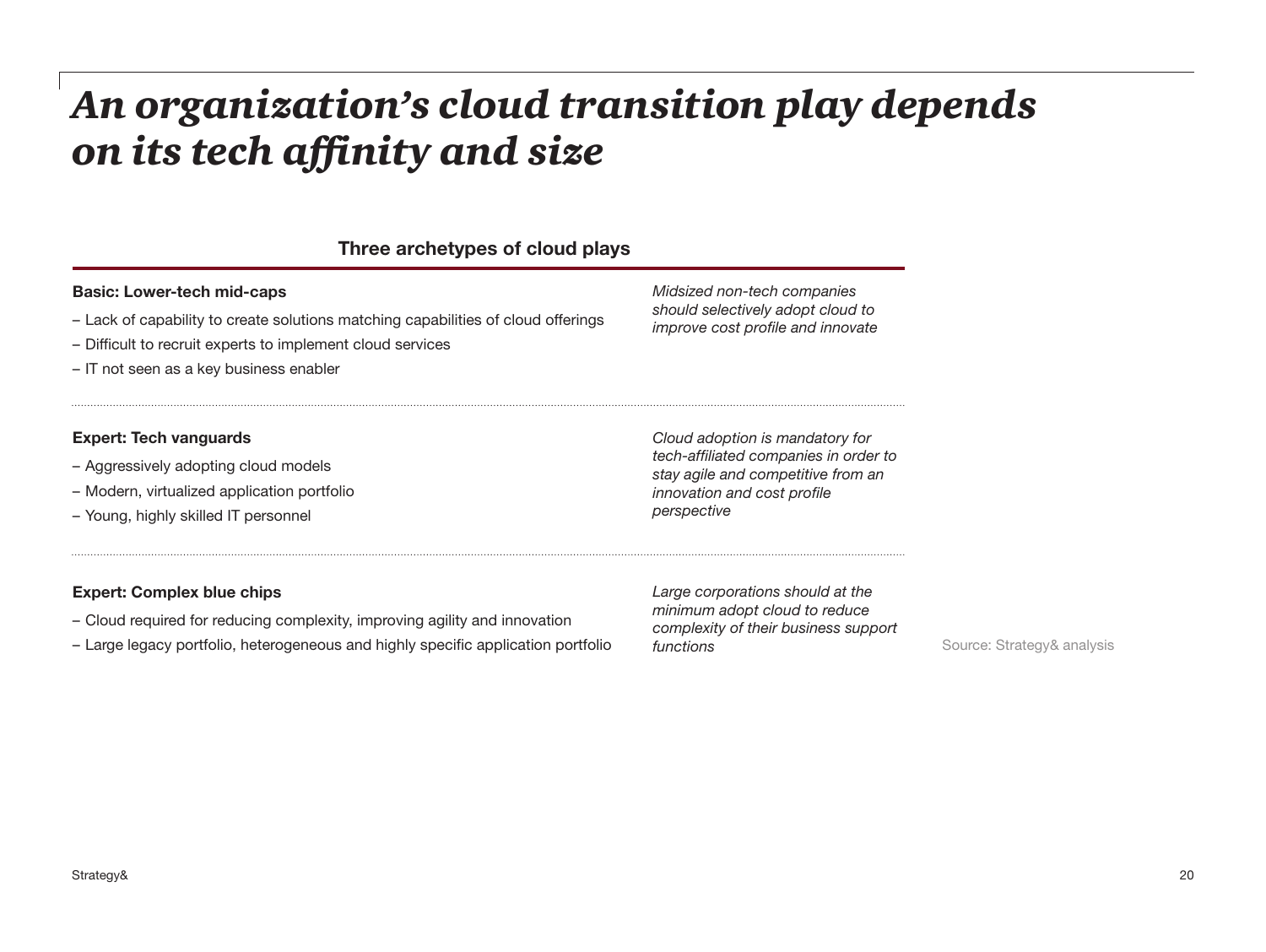## *Each organization should decide how far it needs to push the operating model choices*

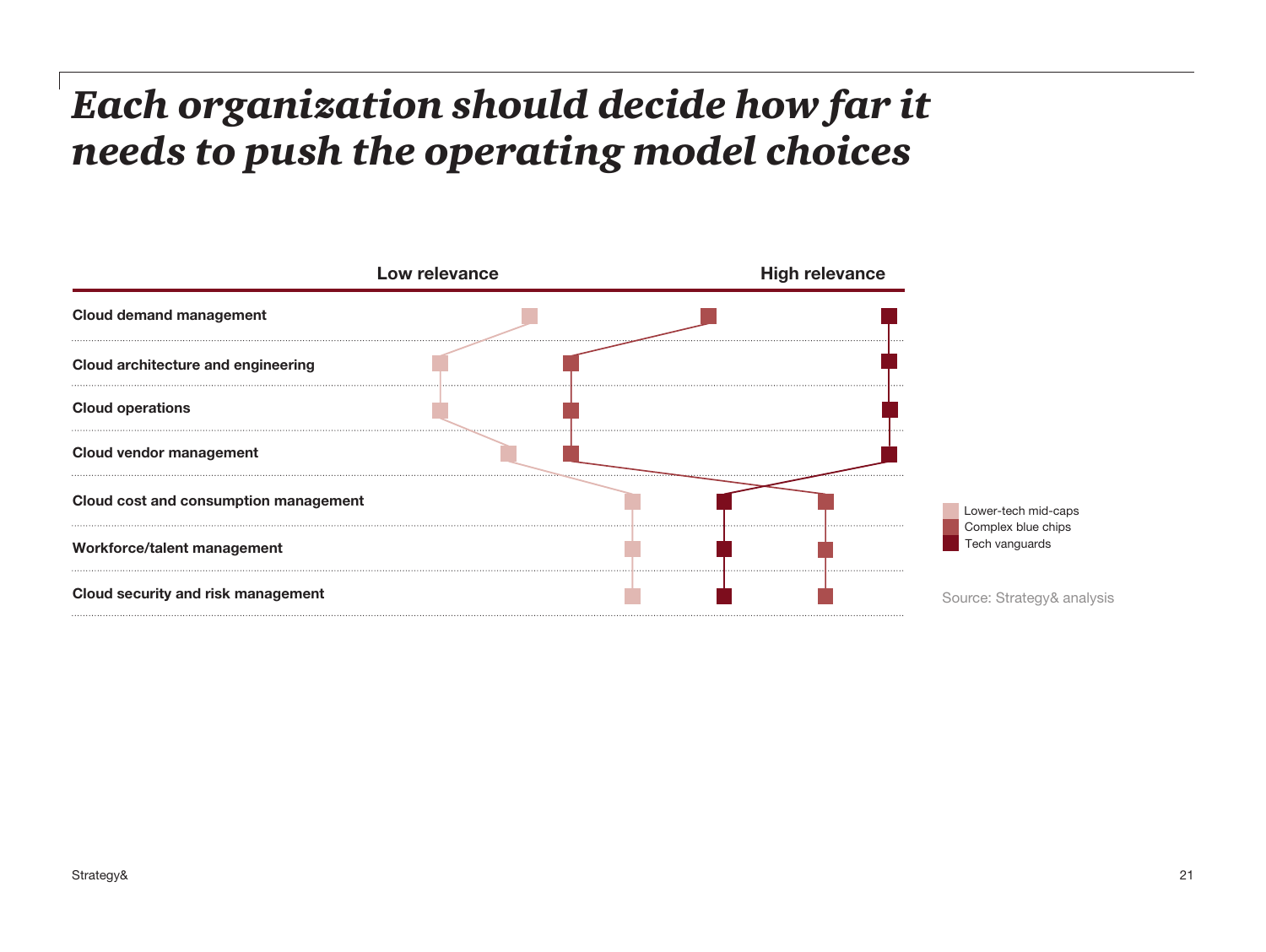### *We offer a full range of cloud-centric services to help clients move to an IT platform of the future*